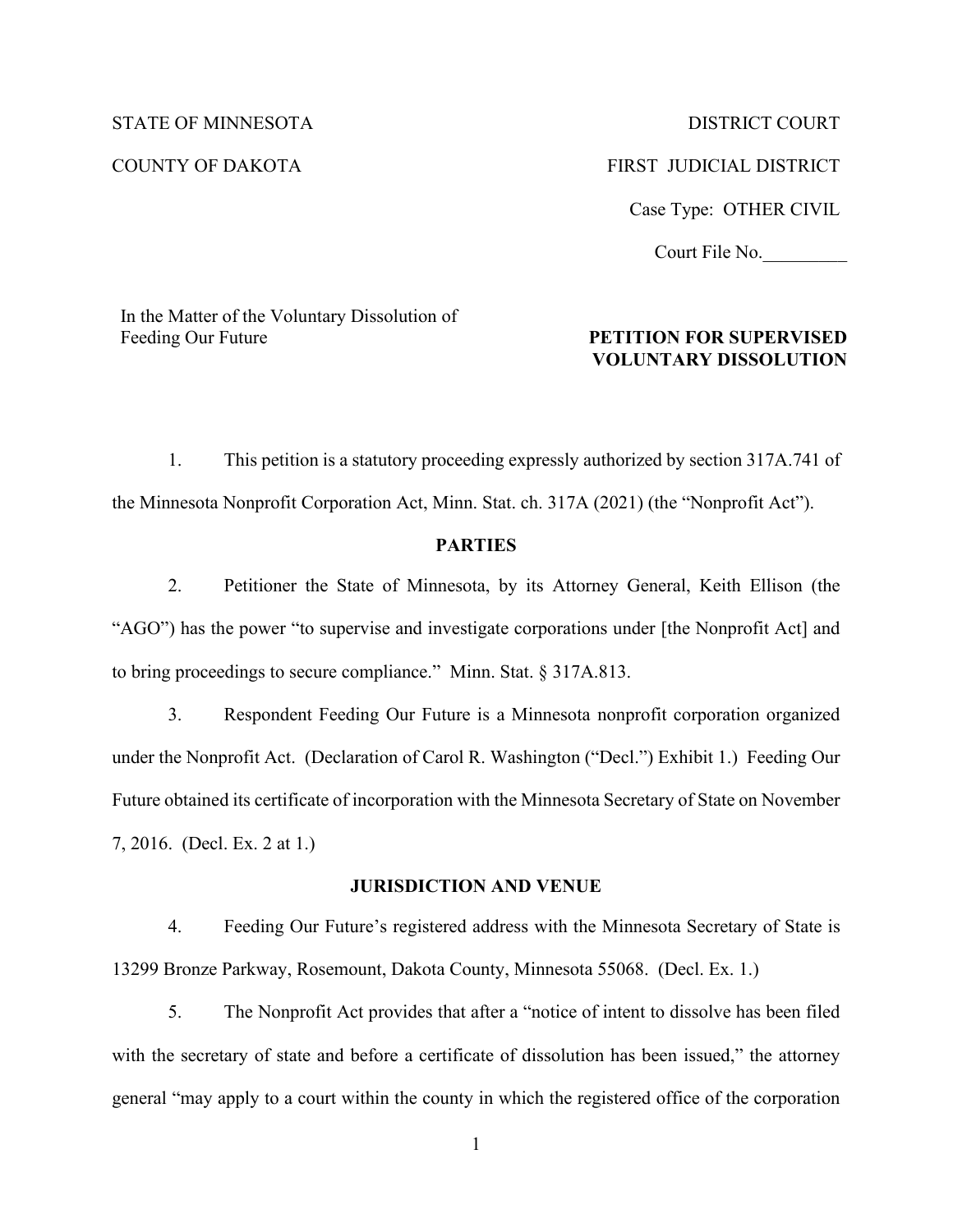is located to have the dissolution conducted or continued under the supervision of the court." Minn. Stat. § 317A.741.

6. On February 25, 2022, Feeding Our Future filed a Notice of Intent to Dissolve with the Minnesota Secretary of State pursuant to section 317A.723. (Decl. Ex. 3.)

7. As of March 1, 2022, no certificate of dissolution has been issued. (Decl. Ex. 1.)

- 8. Jurisdiction is conferred by section 317A.741.
- 9. Venue is proper under Minnesota Statutes sections 317A.741 and 542.09 (2021).

#### **REQUEST FOR ASSIGNMENT TO SINGLE JUDICIAL OFFICER**

10. The AGO requests assignment of this matter to a single judge under Rule 113.01 of the Minnesota Rules of General Practice in light of the novelty of the proceeding and the efficiencies resulting from having a single judge responsible for the monitoring and supervision of Feeding Our Future's pending dissolution.

## **FACTUAL BASIS**

#### **I. OVERVIEW.**

11. The allegations cited herein pertain to an ongoing investigation. The facts are still being developed. Feeding Our Future and its executive director, Aimee Bock, have denied many of the FBI's allegations in public reports and in submissions to the AGO.

12. The AGO's investigation and any subsequent action may include grounds that are in addition to, or different from, those alleged in this Petition. The AGO provides certain facts below that it has obtained from public sources and in its investigation to date relevant to its request to invoke this Court's jurisdiction prior to the conclusion of its investigation.

13. Feeding Our Future obtained Internal Revenue Service ("IRS") recognition of its federal tax-exempt status under Section  $501(c)(3)$  of the Internal Revenue Code on February 28, 2017. (Decl. Ex. 4.) To maintain its tax-exempt status with the IRS, Feeding Our Future is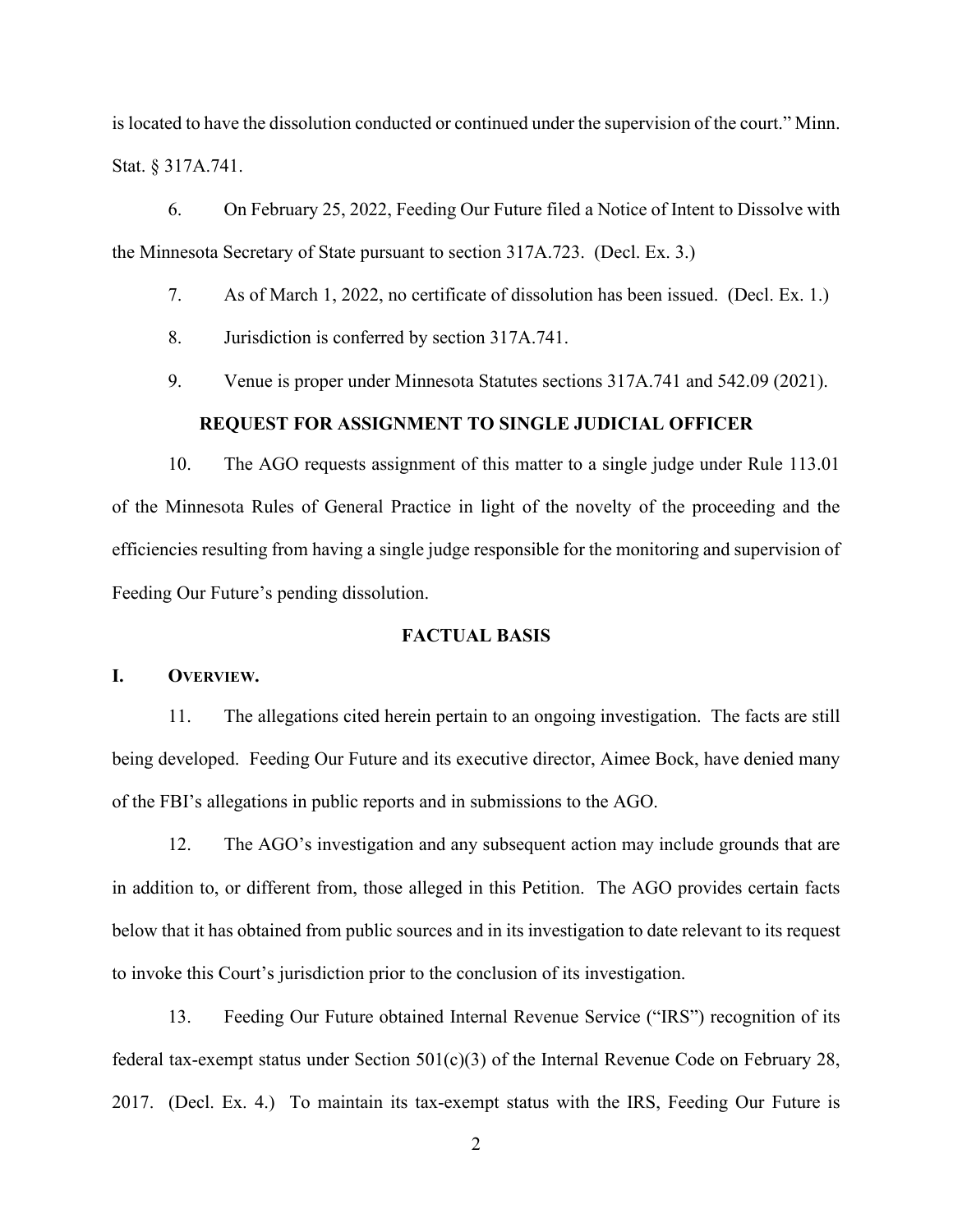required to file annual informational return documents called Forms 990 with the IRS. As of March 1, 2022, the IRS lists Feeding Our Future's exemption status as revoked for failing to timely file such returns.<sup>[1](#page-2-0)</sup> (Decl. Ex. 5.)

14. Feeding Our Future is a Minnesota nonprofit corporation, subject to the requirements of the Nonprofit Act and the supervision and enforcement of the AGO. The AGO can investigate and "bring proceedings to secure compliance" with the Nonprofit Act. Minn. Stat. § 317A.813.

15. The AGO can also obtain equitable remedies against corporations that violate the Nonprofit Act under certain conditions, including repeated and flagrant violations, unauthorized conveyances and transfers, the solicitation of property and failure to use it for the solicited purpose, or the fraudulent use or solicitation of property. Minn. Stat. § 317A.751, subdiv. 5.

16. The AGO also enforces violations of officers' and directors' fiduciary duties to the corporation. Directors and officers are required to act in good faith, in a manner they reasonably believe to be in the best interests of the corporation, and with the care an ordinarily prudent person in a like position would exercise under similar circumstances. Minn. Stat. §§ 317A.251, subdiv. 1, 317A.361, subdiv. 1. For example, "egregious and unconscionable conduct such as the . . . use of the charity's property for illegal purposes" can violate fiduciary duties. Restatement of the Law of Charitable Nonprofit Org. § 2.03 cmt. d(1) (2021).

17. In such cases where fiduciary duty breaches result in losses to the corporation, the AGO can obtain damages and restitution for such losses from the culpable officers and directors,

<span id="page-2-0"></span><sup>&</sup>lt;sup>1</sup> The AGO does not directly enforce federal tax-exemption requirements, which are different than state-law requirements. However, charitable organizations that solicit contributions are required to file complete and accurate IRS Forms 990 with the AGO as part of their registration requirements. Revocation of tax-exempt status can also indicate mismanagement and fiduciary duty violations under the Nonprofit Act.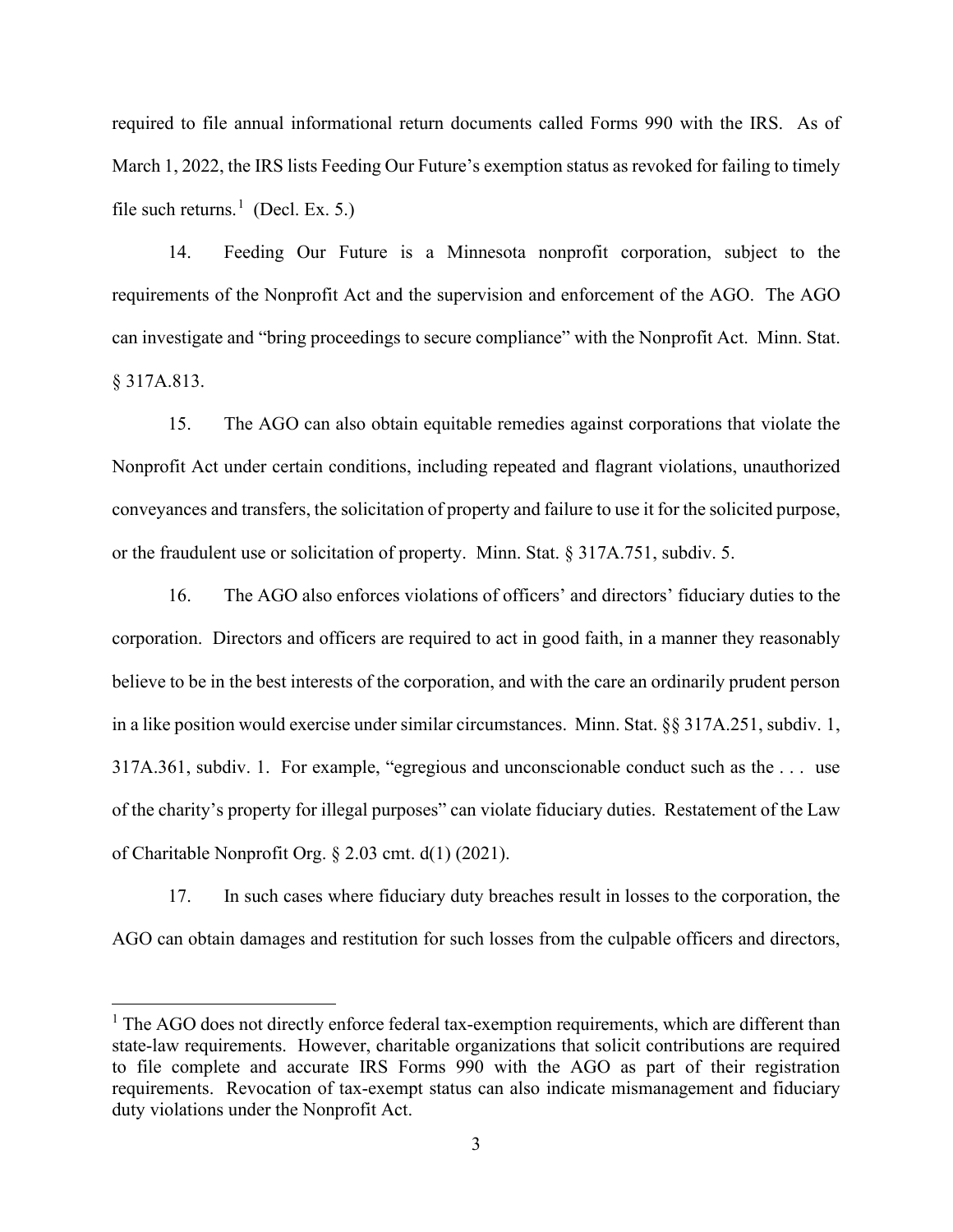which can be paid to the nonprofit. *See, e.g.*, Minn. Stat. §§ 8.31, subdiv. 3a, 317A.257, subdiv. 2(2). The AGO can also obtain civil penalties and other remedies. *See* Minn. Stat. § 8.31, subdiv. 3.

18. Feeding Our Future solicits charitable contributions from Minnesotans, which also subjects it to registration requirements and the supervision and enforcement of the AGO under the Minnesota Charitable Solicitation Act, Minn. Stat. §§ 309.50–.61 (2021).

19. Under the Minnesota Charitable Solicitation Act, corporations that solicit charitable contributions for charitable purposes as defined therein must register and file annual reports with the AGO prior to soliciting unless exempted. *See, e.g.*, §§ 309.52, .53.

20. On January 29, 2019, the AGO sent Feeding Our Future a letter stating that "Feeding Our Future may be soliciting charitable contributions without being registered." (Decl. Ex. 6.) When Feeding Our Future did not respond, the AGO sent another letter on February 28, 2019, "again request[ing] that Feeding Our Future either register with this Office or submit the exemption form." (Decl. Ex. 7 at 1.) On March 11, 2019, Feeding Our Future registered with the AGO for the first time. (Decl. Ex. 8.)

21. Over the next two years, Feeding Our Future failed to submit any annual reports as required by section 309.53. As such, it was prohibited from soliciting contributions during those years. On October 25, 2021, the AGO notified Feeding Our Future that its registration had been withdrawn. (Decl. Ex. 9.)

22. On January 28, 2022, counsel for Feeding Our Future submitted to the AGO its 2019 and 2020 Annual Reports and IRS Forms 990. (Decl. Exs. 10–13.) Prior to this date, the AGO and the public had no visibility into the financial activities set forth in these tax filings since Feeding Our Future's initial registration date in 2019.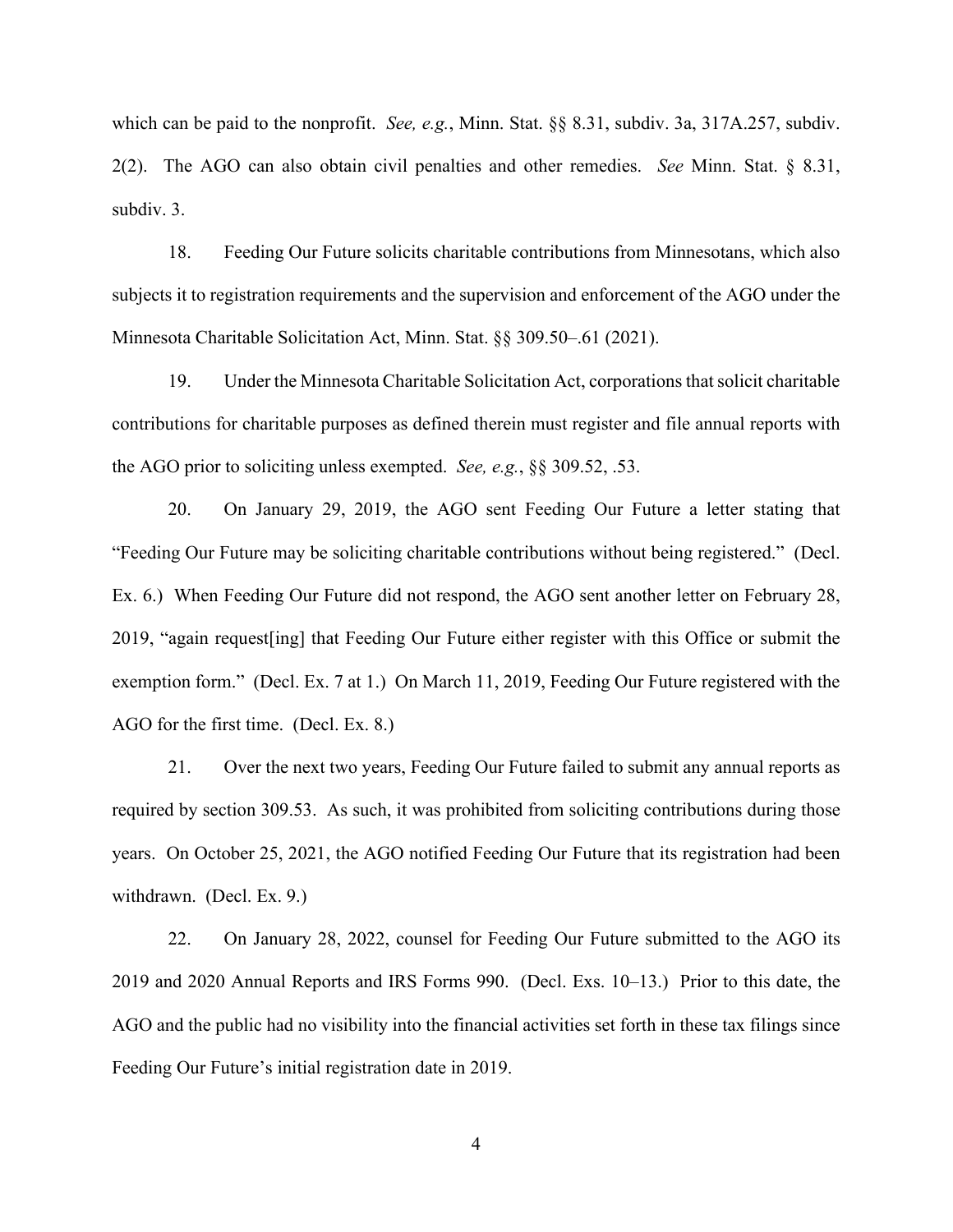23. Feeding Our Future's most recent 990s do not reflect revenue brought into the organization that is described in the FBI warrants as detailed below. Feeding Our Future acknowledged to the AGO that these 990s are "likely not up to standards." (Decl. Ex. 15 at 8.) It contends that its financial advisors lack competence and has asserted that it is hiring new accountants and auditors. (Decl. Ex. 16 at 2.)

24. According to its filings, the vast majority of Feeding Our Future's assets each year are grants from U.S. Department of Agriculture ("USDA") programs that provide federal funding to nutrition programs for children and low-income individuals across the nation. These nutrition programs are administered in Minnesota by the Minnesota Department of Education ("MDE").<sup>[2](#page-4-0)</sup> These state and federal government agencies oversee these funds and activities and receive significant reporting and documentation about their activities that is not submitted to the AGO.

25. According to FBI search warrants and attached materials that were made public in court proceedings, meals are served at "sites." (Decl. Ex. 17 at 13.) Each site has a public or nonprofit "sponsor" to help administer the program, which processes paperwork and payments to sites. (*Id*.) Feeding Our Future sponsored numerous sites and entered into contracts with the sites it sponsored. Under these contracts, Feeding Our Future deducted 10 percent of all Federal Child Nutrition Program reimbursements received by the sites under its sponsorship as an administrative fee. (*Id*. at 15.)

26. The FBI alleged that Feeding Our Future served as a sponsor to an increasing number of sites over recent years. In 2019, Feeding Our Future received about \$3.5 million in

<span id="page-4-0"></span><sup>&</sup>lt;sup>2</sup> MDE has been represented in litigation concerning Feeding Our Future by a separate section of the AGO that provides legal representation to State agencies. The AGO appears here in a different capacity—directly on behalf of the State of Minnesota, pursuant to the Attorney General's civil enforcement authority.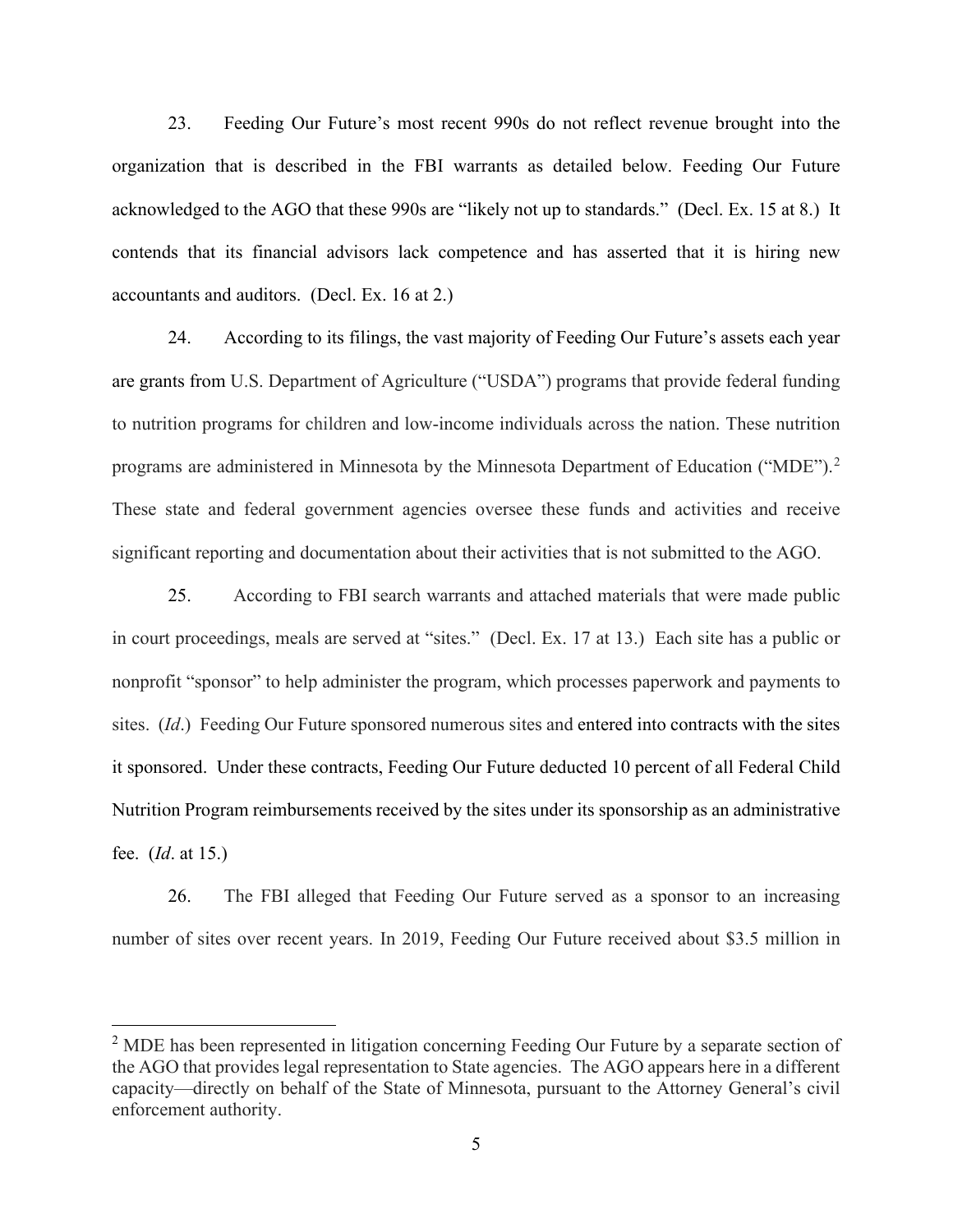federal funds. In 2021, Feeding Our Future received more than \$197 million in federal funds. (Decl. Ex. 17 at 14.) As described below, this triggered increased governmental scrutiny and action by the FBI to protect those federal dollars. (*Id*.)

#### **II. FBI INVESTIGATION.**

27. On or around January 20, 2022, the FBI made public its criminal investigation into allegations of a "a large-scale scheme to fraudulently obtain and misappropriate federally funded child nutrition programs." (*Id*. at 5.) The FBI alleged that certain persons "received tens of millions of dollars in federal funds for use in providing nutritious meals to underprivileged children and adults," but "[a]lmost none of this money was used to feed children"—and instead went to "real estate, cars, and other luxury items." (*Id*.)

28. The FBI specifically alleged that "[m]uch of this fraud was committed by sites operated under the sponsorship of Feeding Our Future, a non-profit organization purportedly in the business of helping community partners participate in the Federal Child Nutrition Program and related federal programs." (*Id*. at 14.)

29. The FBI further alleged that "several Feeding Our Future employees set up shell companies that they used to fraudulently misappropriate Federal Child Nutrition Program funds from Feeding Our Future. These employees include Feeding Our Future's Executive Director, Aimee Bock." (*Id*. at 50.)

30. Additionally, the FBI alleged that "Feeding Our Future also had its own sites that participated in the Federal Child Nutrition Program" and that it "submitted fraudulent claims for reimbursements of Federal Child Nutrition Program funds for meals purportedly served at nonexistent sites." (*Id*. at 42.)

31. The FBI further alleged that "approximately \$600,000 in Federal Child Nutrition Program funds were sent to a Wells Fargo account in the name of Handy Helper's [sic] LLC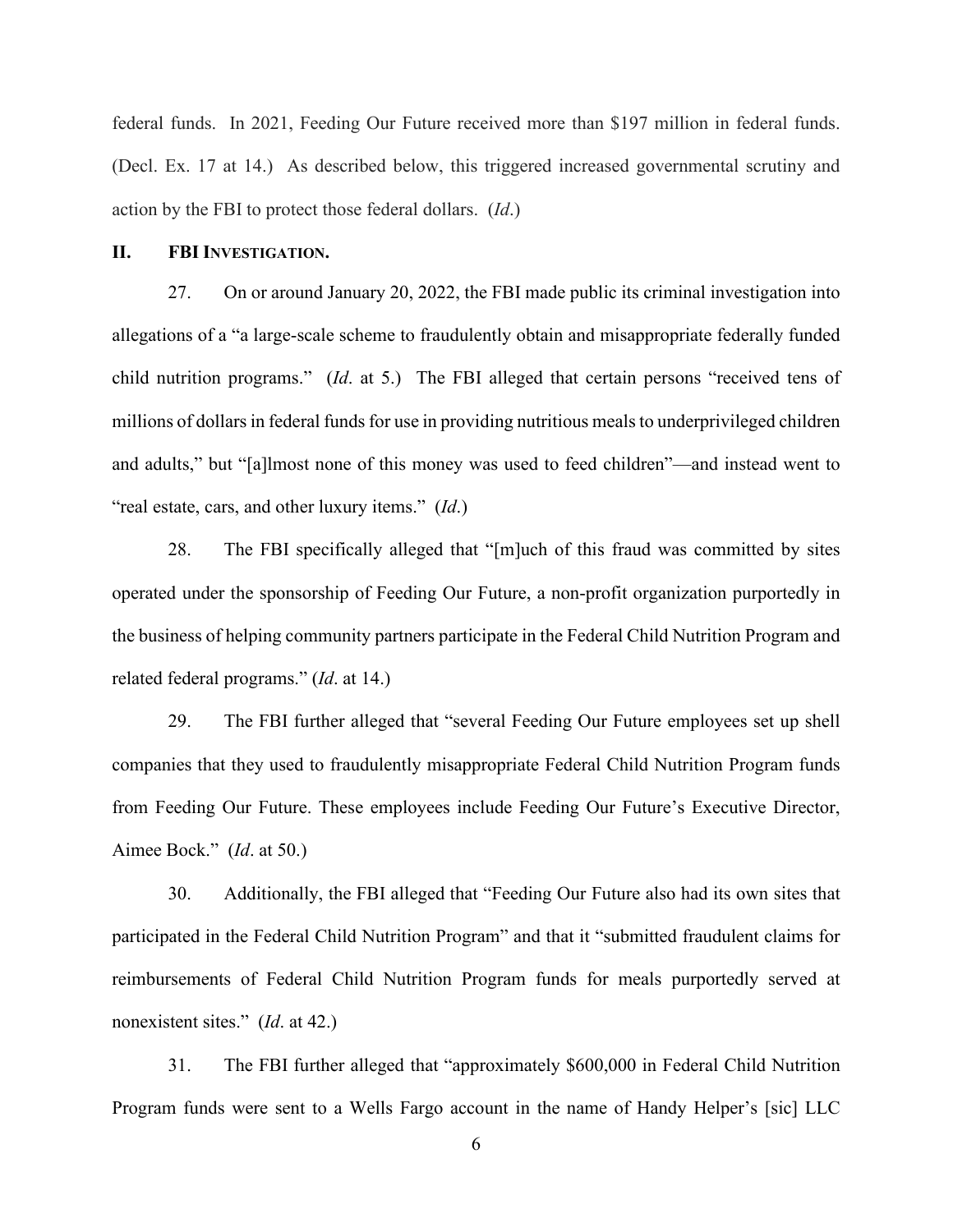between March 2020 and July 2021. Empress Malcolm Watson Jr., who lives with Aimee Bock and is believed to be her boyfriend, is the sole signatory on the account."

32. The FBI also alleged that Ms. Bock directly received a \$310,000 "kickback" from one of the program sites.

33. Additionally, the FBI alleged that during Ms. Bock's period of supervision over the corporation, "at least two other Feeding Our Future employees appear to have fraudulently misappropriated federal funds from Feeding Our Future: (1) Abdikerm Abdelahi Eidleh, a 'Program Support Manager' at Feeding Our Future; and (2) Hadith Yusuf Ahmed, the 'Director of Growth and Development.'" (*Id*. at 50.)

34. Feeding Our Future denies that Abdikerm Eidleh and Hadith Yusuf Ahmed were Feeding Our Future employees, but admits that they were independent contractors. (Decl. Ex. 15 at 6–7.) Feeding Our Future alleges that Abdikerm Eidleh was hired to "[a]ssist with financial information, recruit and train sites, monitor sites, [and] train staff," and that Hadith Ahmed was hired to "[r]ecruit and train sites, monitor sites, [and] train staff." (Decl. Ex. 18.) Feeding Our Future claims that Eidleh has left the country. (*Id*.)

35. As of January 20, 2022, the FBI alleged that the "scheme is ongoing."

#### **III. SUBSEQUENT ACTIVITY.**

36. On January 20, 2022, the Minnesota Department of Education announced publicly that it moved to immediately terminate Feeding Our Future's permanent agreements under the federal Child and Adult Care Food Program and Summer Food Service Program, and that it had issued an order to stop payments to the corporation. (Decl. Ex. 19.)

37. On around January 19, 2022, the FBI froze at least \$3.5 million from Feeding Our Future's bank accounts. (Decl. Ex. 20.) Feeding Our Future acknowledged to the AGO that such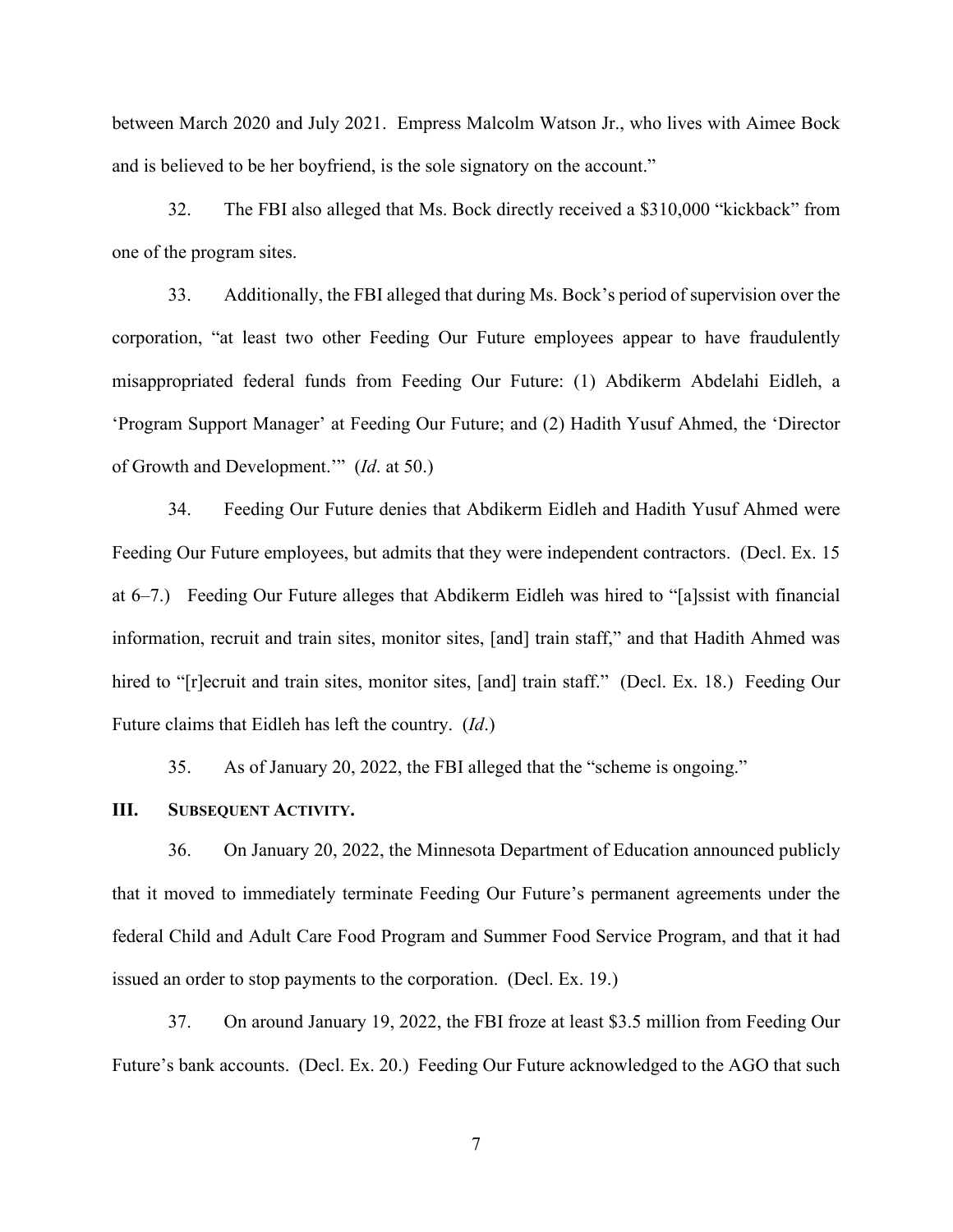assets could become unfrozen in the future and would be subject to distribution according to the Nonprofit Act. (Decl. Ex. 15 at 6.)

38. Feeding Our Future's bank records indicate that, due to these actions, the corporation is insolvent or at risk of becoming insolvent. (Decl. Ex. 20.)

39. Feeding Our Future has laid off all employees except for Ms. Bock. As of February 28, 2022, Aimee Bock remains the executive director of Feeding Our Future and maintains control over its operations. (Decl. Ex. 15 at 8.)

40. Feeding Our Future told the AGO that it "has taken no disciplinary actions following the FBI investigation and raid" because "staff have gone through all available information to investigate and verify the claims that were submitted for all sites listed in the FBI search warrants" and determined that there was "no noticeable employee error." (*Id*. at 6.)

#### **IV. AGO INVESTIGATION.**

41. On February 8, 2022, the AGO issued a Civil Investigative Demand (the "CID") to Feeding Our Future. (Decl. Ex. 14.) In the CID, the AGO alleged that it "has information establishing reasonable grounds to believe that Feeding Our Future has violated or is about to violate the Minnesota Charitable Solicitation Act, Minn. Stat. ch. 309, the Minnesota Supervision of Charitable Trusts and Trustees Act, Minn. Stat. §§ 501B.33–.45, and the Minnesota Nonprofit Corporation Act, Minn. Stat. ch. 317A." (*Id*.)

42. The AGO specifically alleged that it "has reasonable grounds to believe that Feeding Our Future and its officers and directors have, among other things, failed to properly administer and use assets held for charitable purposes; breached fiduciary duties; failed to comply with statutory requirements for nonprofit corporations; made false and/or deceptive representations in connection with the solicitation of donations; and engaged in charitable solicitation without registration." (*Id*.) This investigation is ongoing.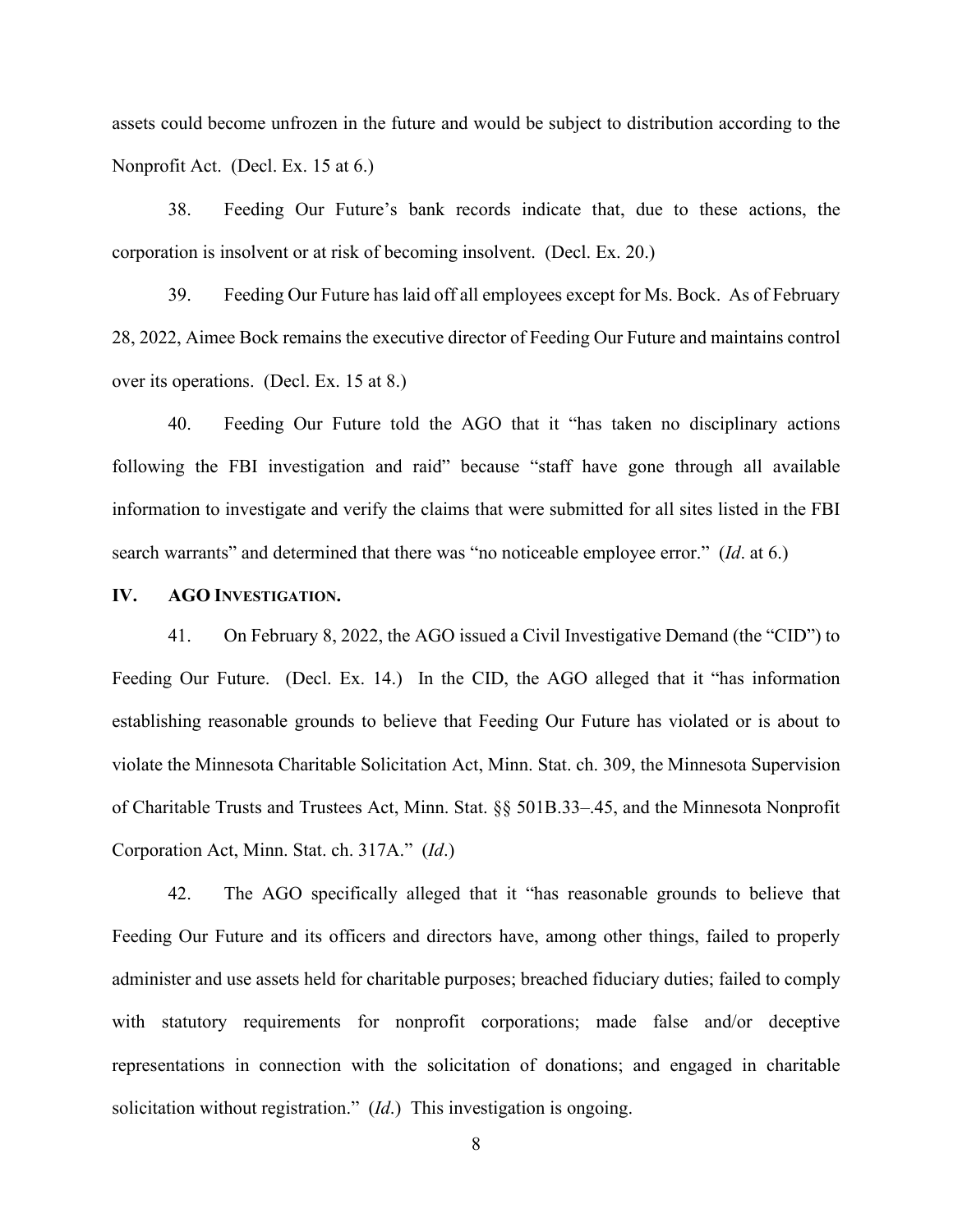43. On February 22, 2022, after being informed that the corporation had voted to dissolve, the AGO requested that Feeding Our Future refrain from submitting formal dissolution notices to the Secretary of State and to the AGO. (Decl. Ex. 16 at 2.)

44. On February 24, 2022, Feeding Our Future filed with the Secretary of State its Notice of Intent to Dissolve under section 317A.723. (Decl. Ex. 3.)

45. Although Feeding Our Future has voluntary agreed to forebear further notices to its creditors and formal notice to the AGO under section 317A.811, without court action, this could change at the election of its leadership. Such future notices will start the tolling of deadlines for certain remedies available to the AGO and Feeding Our Future's creditors and claimants. *See* Minn. Stat. §§ 317A.727 (providing creditors 90 days to submit claims), 317A.811 (providing the AGO up to 75 days to object to a dissolution).

46. Federal law enforcement authorities have received advance notice of this Petition.

#### **REQUEST FOR COURT SUPERVISION**

47. The "chief purpose" of supervised voluntary dissolution is for the protection "against fraud in the disposition of the assets of the dissolving corporation." Minn. Stat. Ann. § 302A.741 cmt. (West) (applying near-identical provision of the Minnesota Business Corporation Act).

48. The AGO seeks court supervision to protect against potential fraud and waste, ensure proper oversight over the corporation pending dissolution, reduce potential harm to the corporation's interests that could result from having an officer who is the subject to a criminal investigation directing its affairs, provide for the orderly disposition of assets, and minimize prejudice to the Attorney General's ongoing investigation.

49. By filing its Notice of Intent with the Secretary of State, Feeding Our Future initiated the process to wind down its affairs despite the ongoing AGO and federal investigations,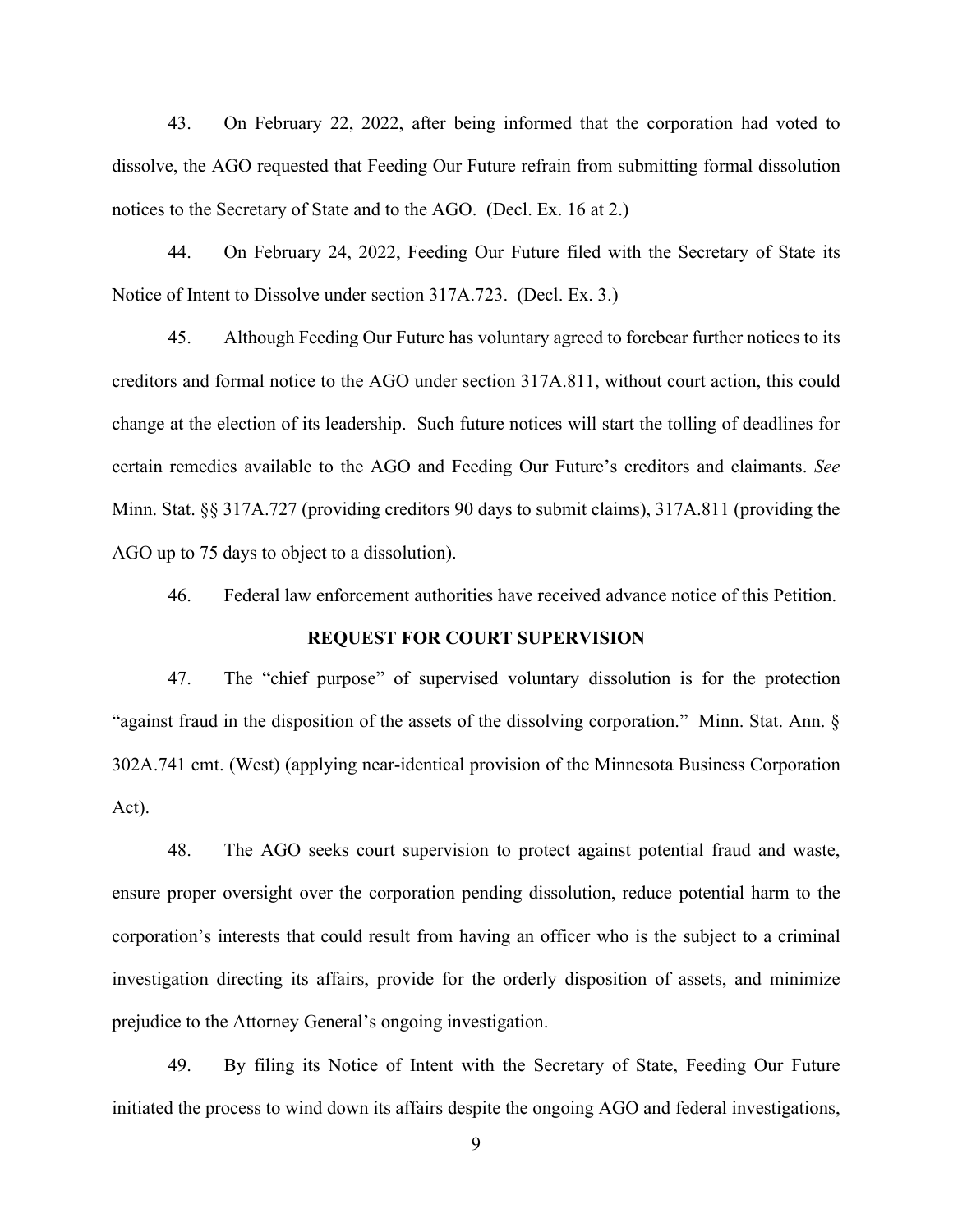and has triggered this Court's authority to supervise the dissolution and issue equitable relief under the Nonprofit Act. *See* Minn. Stat. § 317A.723.

50. Section 317A.741 states that "[a]fter the notice of intent to dissolve has been filed with the secretary of state and before a certificate of dissolution has been issued," the attorney general "may apply to a court within the county in which the registered office of the corporation is located to have the dissolution conducted or continued under the supervision of the court under sections 317A.751 to 317A.765."

51. Sections 317A.751 to 317A.765 set forth a process for the orderly disposition of claims and assets.

52. Section 317A.753, subdivision 1 states that "[i]n dissolution proceedings the court may issue injunctions, appoint receivers with powers and duties the court directs, take other actions required to preserve the corporate assets wherever located, and carry on the business of the corporation until a full hearing can be held."

53. Section 317A.751 states that "[a] court may grant equitable relief in a supervised voluntary dissolution under section 317A.741."

54. Section 317A.751, subdivision 5 sets forth separate grounds for dissolution or equitable relief, in addition to cases where section 317A.741 applies. These include, but are not limited to, cases where the corporation has committed multiple violations or a single, flagrant violation of chapter 317A, *id.* subdiv. 5(4), made unauthorized conveyances and transfers, *id.* subdiv. 5(5), solicited property and failed to use it for the solicited purpose, *id.* 317A.751, subdiv. 5(12), or fraudulently used or solicited property, *id.* subdiv. 5(13).

55. Section 317A.751, subdivision 6 states that in "determining whether to order equitable relief or dissolution under this section, the court shall consider the financial condition of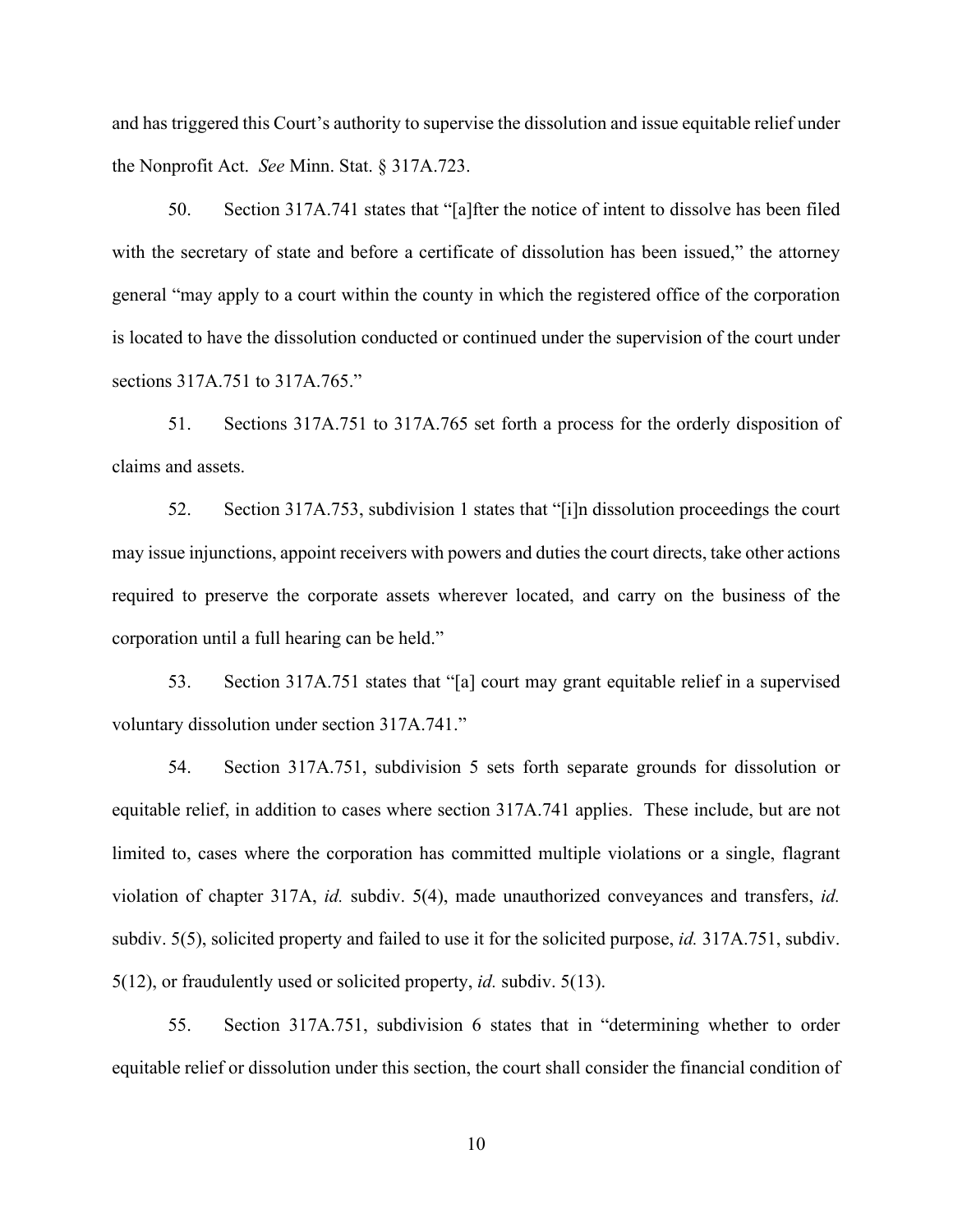the corporation but may not refuse to order equitable relief or dissolution solely on the ground that the corporation is solvent."

56. Section 317A.753, subdivision 3 states that "[a]fter a full hearing has been held, upon whatever notice the court directs to be given to the parties to the proceedings and to other parties in interest designated by the court, the court may appoint a receiver to collect the corporate assets."

57. Section 317A.753, subdivisions 4 and 5 direct the order of priority for claims and the proper disposition of remaining assets.

58. Unlike creditors or members, the AGO may obtain supervised voluntary dissolution without any further limitations or proof. *See* Minn. Stat. § 317A.741 (applying "good cause" precondition solely to applications by creditors or members). Nonetheless, as described above, good cause exists for court supervision of Feeding Our Future's voluntary dissolution.

59. Through this Petition, the AGO waives no rights, powers, privileges, claims, or remedies. The AGO expressly reserves all other rights, privileges, powers, claims, and remedies, including but not limited to all potential claims for liability against Feeding Our Future, its current and former officers and directors, and third parties that may arise from its investigation.

#### \*\*\*

WHEREFORE, the AGO respectfully requests that this Court assume jurisdiction over the dissolution of Feeding Our Future to enable it to order such equitable remedies as the Court determines just and proper upon notice and hearing, including but not limited to:

- a. Enjoining Feeding Our Future from serving notices to its creditors under section 317A.727 and issuing formal notice to the AGO under section 317A.811 until further order from this Court;
- b. Requiring a full accounting;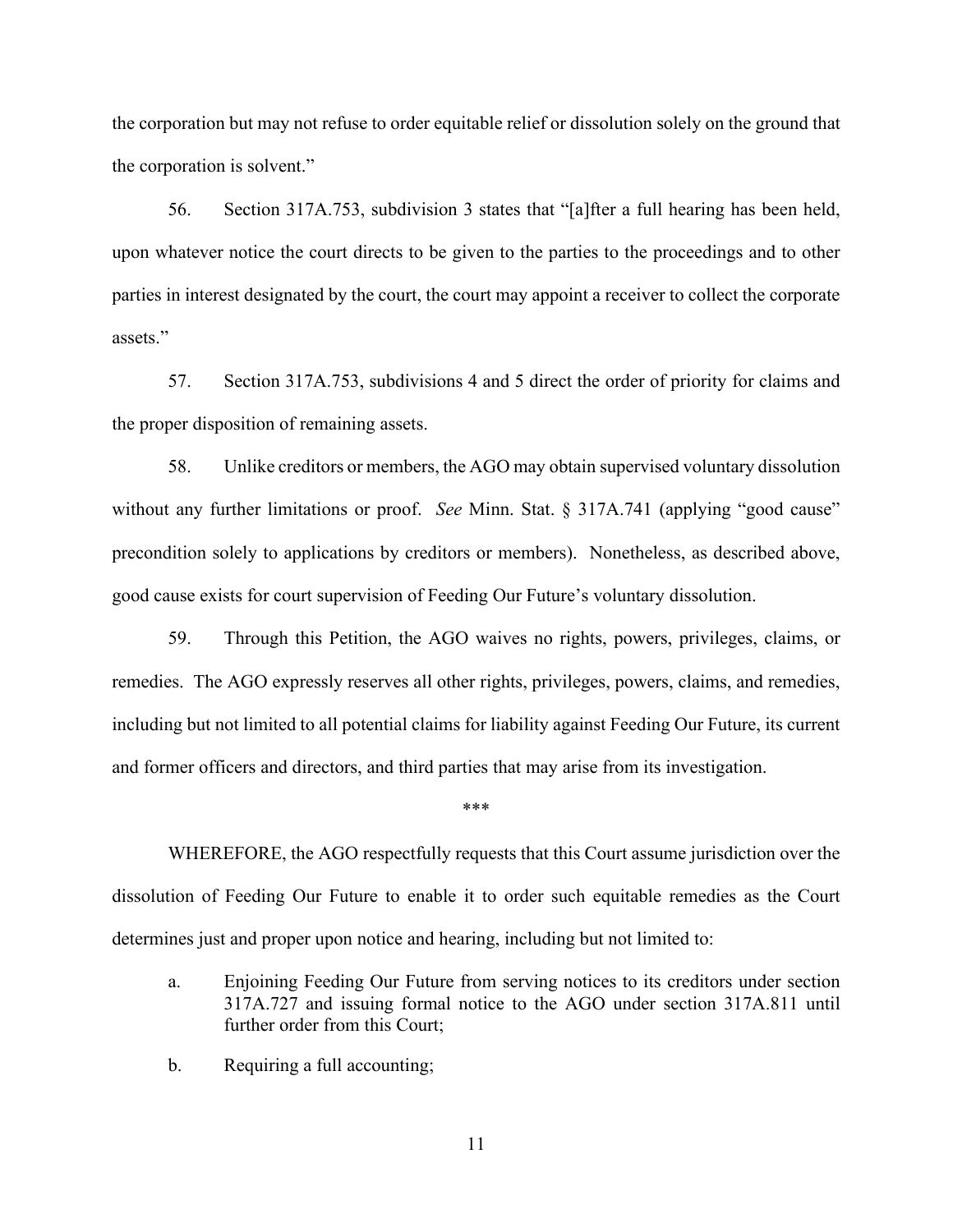- c. Requiring check-ins, reporting, timelines, and transparency to the AGO and the Court during the dissolution process;
- d. Issuing injunctions, restrictions, and conditions on Feeding Our Future and its officers and directors for the winding down of its affairs and disposition of its assets;
- e. Appointing a receiver pursuant to section 317A.753;
- f. Determining the claims of claimants and creditors, if any, pursuant to section 317A.759;
- g. Ordering other equitable relief as the Court determines just and proper; and
- h. Entering a decree of dissolution pursuant to section 317A.763.

Dated: March 3, 2022 Respectfully submitted,

KEITH ELLISON Attorney General State of Minnesota

JAMES W. CANADAY Deputy Attorney General

/s/Carol R. Washington CAROL R. WASHINGTON Assistant Attorney General Atty. Reg. No. 0390976

MOHAMED H. SABUR Assistant Attorney General Atty. Reg. No. 0391587

445 Minnesota Street, Suite 1400 St. Paul, Minnesota 55101-2131 (651) 757-1298 (Voice) (651) 296-7438 (Fax) carol.washington@ag.state.mn.us mohamed.sabur@ag.state.mn.us

ATTORNEYS FOR STATE OF MINNESOTA